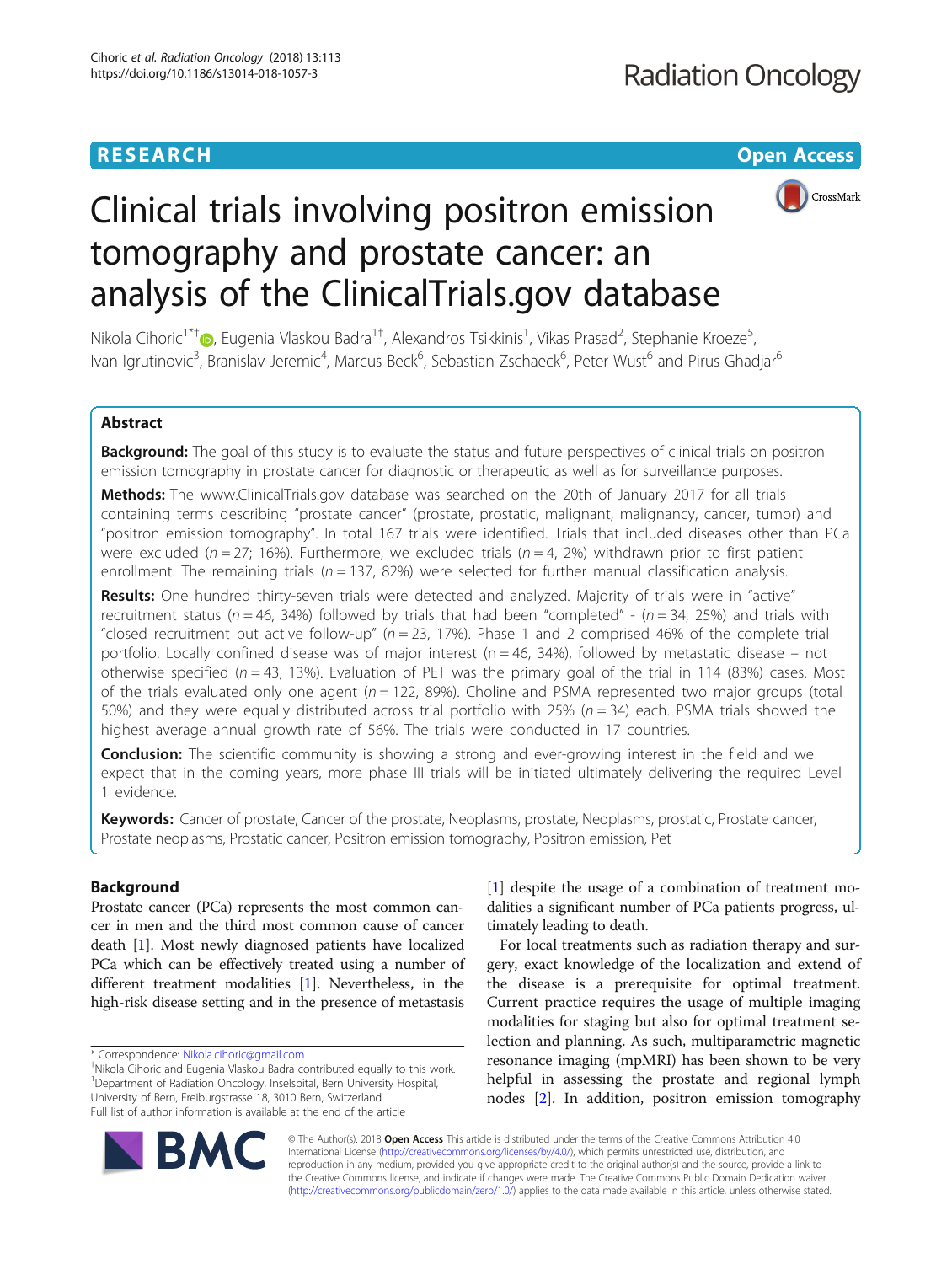(PET) has been introduced as a functional imaging modality and is usually combined with computed tomography (PET/CT) or magnetic resonance imaging (PET/ MRI). Although early experience using the traditional agent, fluorodesoxyglucose (FDG), which has already been successfully used in other tumor entities, was disappointing [\[3](#page-7-0)], during the last decade several other agents (e.g. FDG) using different pathways were developed and introduced to our daily clinical practice. Most recently the prostate-specific membrane antigen (PSMA) was recognized as a highly promising target both for diagnostic and therapeutic purposes. Although, sufficient evidence for utilization of PSMA or Choline PET in certain clinical situation is available, because of the associated costs, reimbursement has been an issue in several countries limiting a more extensive usage.

Our daily work and decision-making should ideally be based on results gained through well designed, properly conducted clinical trials, either interventional or observational. Ideally, new knowledge should be reported and disseminated to the scientific community through scientific publications. Unfortunately, this is not always the case and a great number of data remains unpublished with a substantial time being required from completion of a given trial to final publication. For these reasons, numerous governments, international regulatory bodies as well as the international committee of medical journal editors demand registration of the interventional trials in one of the clinical trial registries recognized by the World Health Organization (WHO). Clinical trial registries are valuable tools for information sharing and meta-research [[4](#page-7-0), [5](#page-7-0)]. They provide insights into the current research interests, while also pointing to the areas where optimization in the research portfolio is urgently needed [\[6](#page-7-0)–[8\]](#page-7-0).

As a relatively new entity in the PCa armamentarium, interventional clinical trials on PET are of special interest. A description of conducted and currently ongoing clinical trials will provide clinicians and researchers with the possibility to gain insights into the current state of art of scientific activities.

Therefore, the goal of this study was to evaluate the current status and future perspectives of clinical trials on PET in PCa for diagnostic or therapeutic as well as for surveillance purposes.

# Methods

The www.ClinicalTrials.gov database was searched on the 20th of January 2017 for all trials containing terms describing "prostate cancer" (prostate, prostatic, malignant, malignancy, cancer, tumor) and "positron emission tomography" (positron, PET – case insensitive search). In total 167 trials were retrieved. All available results were downloaded in the form of xml files. Afterwards, a database was designed and all of the data within the xml files were imported to facilitate further data cleaning, classification and management.

Trials that included diseases other than PCa were excluded ( $n = 27$ ; 16%). Furthermore, we excluded trials ( $n$ = 4, 2%) withdrawn prior to first patient enrolment. The remaining trials ( $n = 137, 82\%)$  were selected for further manual classification analysis.

Firstly, we classified trials according to the primary role of PET in the trial into 2 main categories: 1) Evaluation of PET was the primary goal of a trial, and 2) Utilization and evaluation of PET was optional or a secondary goal of the trial. All reported PET agents were classified based on the mechanisms of action and positron emitter.

Furthermore, we classified the trials according to disease characteristics into 5 categories: locally confined disease, biochemical recurrence, metastatic PCa - not otherwise specified (NOS), trials that include all prostate cancer patients regardless of disease characteristics, and castration-resistant PCa [[9](#page-7-0)].

The goal of the trials was also evaluated according to the role of PET imaging and categorized in 6 classes: Post Treatment Follow-Up, Primary Tumor Evaluation, General Staging, General Staging with Emphasis on Nodal Status, Treatment Response Evaluation and Other or Unknown. In cases where trials fulfilled the criteria for more than one group, a trial was categorized in one of the categories by consensus (EVB and NC).

Primary sponsors were categorized as follows: Academic, Industry, State Sponsored, Collaborative Groups, and Foundations. Source of monetary support was determined by using the modified methodology of Hirsch et al.  $[10, 11]$  $[10, 11]$  $[10, 11]$  $[10, 11]$  as described in Cihoric et al.  $[5]$  $[5]$  $[5]$ .

To evaluate which disciplines, lead the registered studies on PET utilization in PCa we identified and analyzed the reported contact data of the "Overall Study Officials" (OSO). OSOs are defined as "Person(s) responsible for the overall scientific leadership of the protocol, including study principal investigator". In a subsequent step we performed an online search of each identified OSO for their respective current affiliation and declared specialization. For the online search PubMed, Google Scholar and the generic Google search engine were utilized. If the OSO reported more than one specialization or board certification we selected the one that corresponded to their current institution.

Additionally, trials were analyzed across the reported design elements, current recruitment status and results availability.

## Results

At the time of data acquisition the majority of trials were in "active" recruitment status ( $n = 46, 34\%$ ) followed by trials that had been "completed" -  $(n = 34, 25%)$  and trials with "closed recruitment but active follow-up" ( $n = 23$ , 17%). Eleven (8%) trials were registered but did not start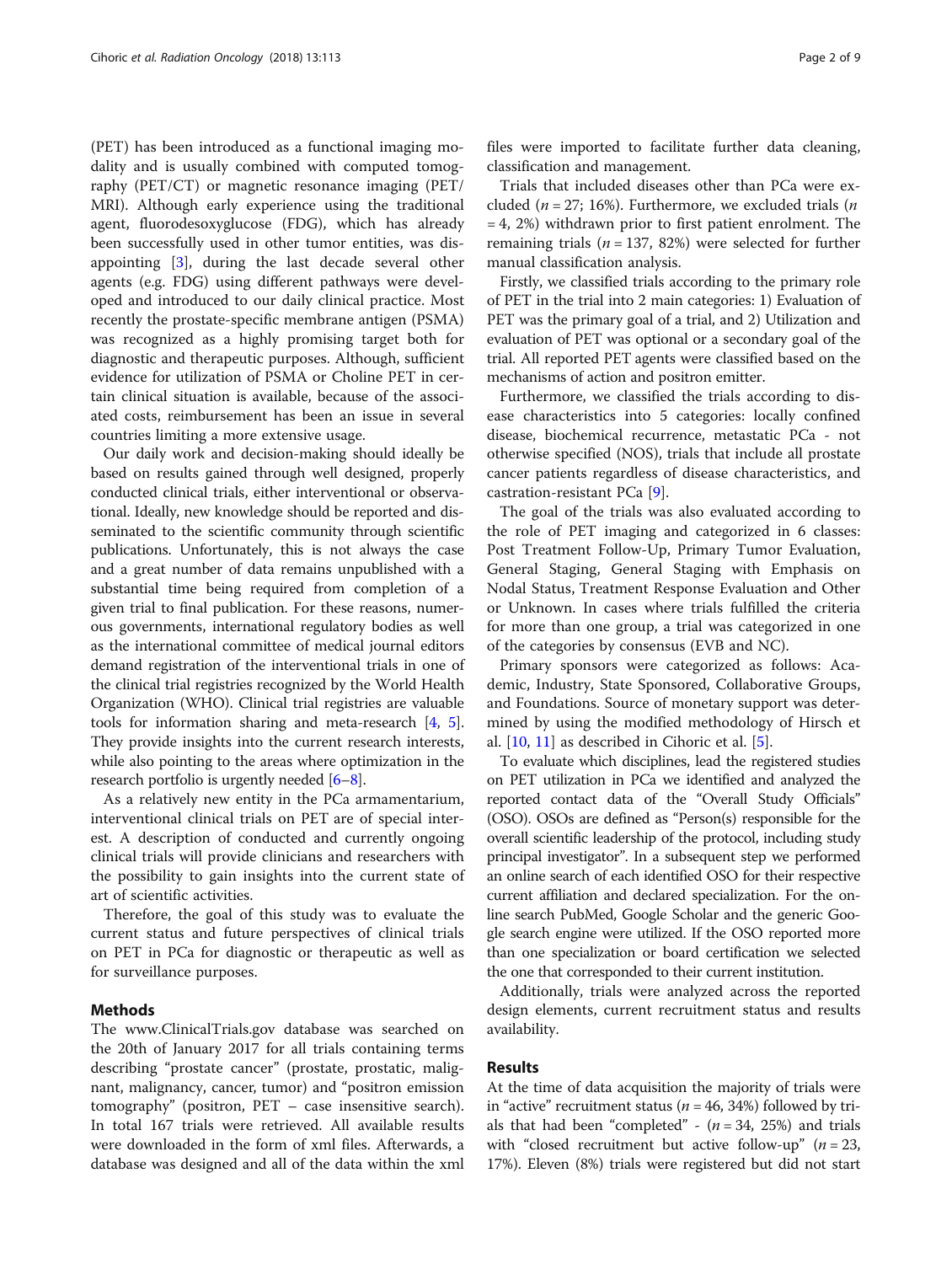recruitment. Status was "unknown", "available", "enrolling by invitation" and "approved for marketing" in 8 (6%), 3  $(2\%)$ , 3  $(2\%)$  and  $1(1\%)$  trial respectively. Seven  $(5\%)$  trials were terminated, 3 trials due to insufficient recruitment, 1 due to lack of efficiency, 1 due to methodological reasons, 1 for "business reasons", and 1 due to "the principal investigator leaving the institution". One (1%) trial was suspended for preliminary data analysis.

The trials were conducted in 17 countries within 135 recruitment sites. United States  $(n = 82, 61%)$  and Canada ( $n = 17$ , 13%) were the countries with the most recruitment sites ( $n = 99, 73\%$ ), followed by Denmark ( $n$  $= 6, 4\%)$ , the United Kingdom (*n* = 5, 4%), France (*n* = 4, 3%), Norway (n = 4, 3%) and Switzerland ( $n = 3, 2\%$ ). Austria, Finland, Italy and the Netherlands each had 2 (1%) recruitment sites. Australia, China, Germany, India, republic of Korea and Sweden had 1 (1%) recruitment site each. The characteristics of all 137 trials are summarized in Table 1.

Interventional and expanded access studies comprised most of the clinical trials portfolio ( $n = 121, 88\%$ ). Most of the trials were in an early phase. Phase 1 and 2 comprised 46% of the complete trial portfolio. Forty-three (31%) trials did not contain information on the research phase. Interventional trials design data are presented in Table [2.](#page-3-0)

We have detected 16 (12%) observational trials, mostly prospective by nature of data collection ( $n = 14$ , 10%), one (1%) cross-sectional and one (1%) retrospective. Observational model was case-only in 7 (5%), cohort in 6 (4%) and case-control in 2 (1%). Thirteen (9%) trials have one observed group and 3 (2%) have two observed groups.

Locally confined disease was of major interest ( $n = 46$ , 34%), followed by metastatic disease – not otherwise specified ( $n = 43$ , 13%). Trial distribution according to the disease characteristics is shown in Fig. [1a.](#page-4-0) Primary tumor evaluation and staging with emphasis on nodal disease was the focus of 46 (34%) studies (Fig. [1b](#page-4-0)).

Evaluation of PET was the primary goal of the trial in 114 (83%) cases. In 22 trials (16%) PET evaluation or utilization was optional. Sixteen (12%) trials explicitly evaluated a combination of MRI and PET, and in 8 (6%) PET/MRI was optional. Other trials did not mention specific equipment ( $n = 113, 82\%$ ).

Most of the trials evaluated only one agent ( $n = 122$ , 89%), while 15 (11%) trials included more than one agent. Choline and PSMA represented the two major groups (total 50%) and were equally distributed across the trial portfolio with 25%  $(n = 34)$  each. Trials with other agents comprised 50% ( $n = 69$ ) of the portfolio. Four (3%) trials did not report on the type of PET agent investigated. In total 5 different radionuclides were used for labeling, namely,  ${}^{11}C$ ,  ${}^{18}F$ ,  ${}^{68}Ga$ ,  ${}^{89}Zr$  and  ${}^{64}Cu$ . Fifteen (11%) trials evaluated or allowed more than one PET agent within a study, but only 3 (2%) trials

| Primary Purpose of a Trial                              |                |     |
|---------------------------------------------------------|----------------|-----|
| Diagnostic                                              | 93             | 68% |
| NR <sup>a</sup>                                         | 20             | 15% |
| Treatment                                               | 17             | 12% |
| Screening                                               | 3              | 2%  |
| Other                                                   | 2              | 1%  |
| <b>Basic Science</b>                                    | $\overline{2}$ | 1%  |
| Trial has data monitoring comity?                       |                |     |
| No                                                      | 53             | 39% |
| Yes                                                     | 60             | 44% |
| NR <sup>a</sup>                                         | 24             | 18% |
| Number of collaborators                                 |                |     |
| $\Omega$                                                | 78             | 57% |
| 1                                                       | 43             | 31% |
| $\overline{2}$                                          | 12             | 9%  |
| 3                                                       | $\overline{4}$ | 3%  |
| Number of recruitment centers per trial                 |                |     |
| 1                                                       | 125            | 91% |
| 2                                                       | 2              | 1%  |
| 3                                                       | 2              | 1%  |
| NR <sup>a</sup>                                         | 8              | 6%  |
| Trial duration in years - Median (Range)                | 3 years (1-21) |     |
| Year of last database entry update                      |                |     |
| $\leq 2014$                                             | 13             | 9%  |
| 2015                                                    | 13             | 9%  |
| 2016                                                    | 39             | 28% |
| 2017                                                    | 72             | 53% |
| Trials with results submitted to the ClinicalTrials.gov | 14             | 10% |
| Number of patients                                      |                |     |
| $0 - 25$                                                | 47             | 34% |
| $26 - 50$                                               | 27             | 20% |
| $50 - 100$                                              | 22             | 16% |
| $101 - 200$                                             | 22             | 16% |
| 200-300                                                 | 10             | 7%  |
| $301 - 400$                                             | 1              | 1%  |
| >401                                                    | 4              | 3%  |
| NR <sup>a</sup>                                         | $\overline{4}$ | 3%  |

<sup>a</sup>NR not registered

compared two agents directly. In total, 35 PET agents were evaluated. The list of all used agents is shown in Table [3](#page-5-0).

PSMA trials showed the highest average annual growth rate of 56% followed by choline (44%) and other PET agents (7%). The average annual growth rate of newly started trials during 2005 and 2017 was 35%. The number of newly registered trials per year according to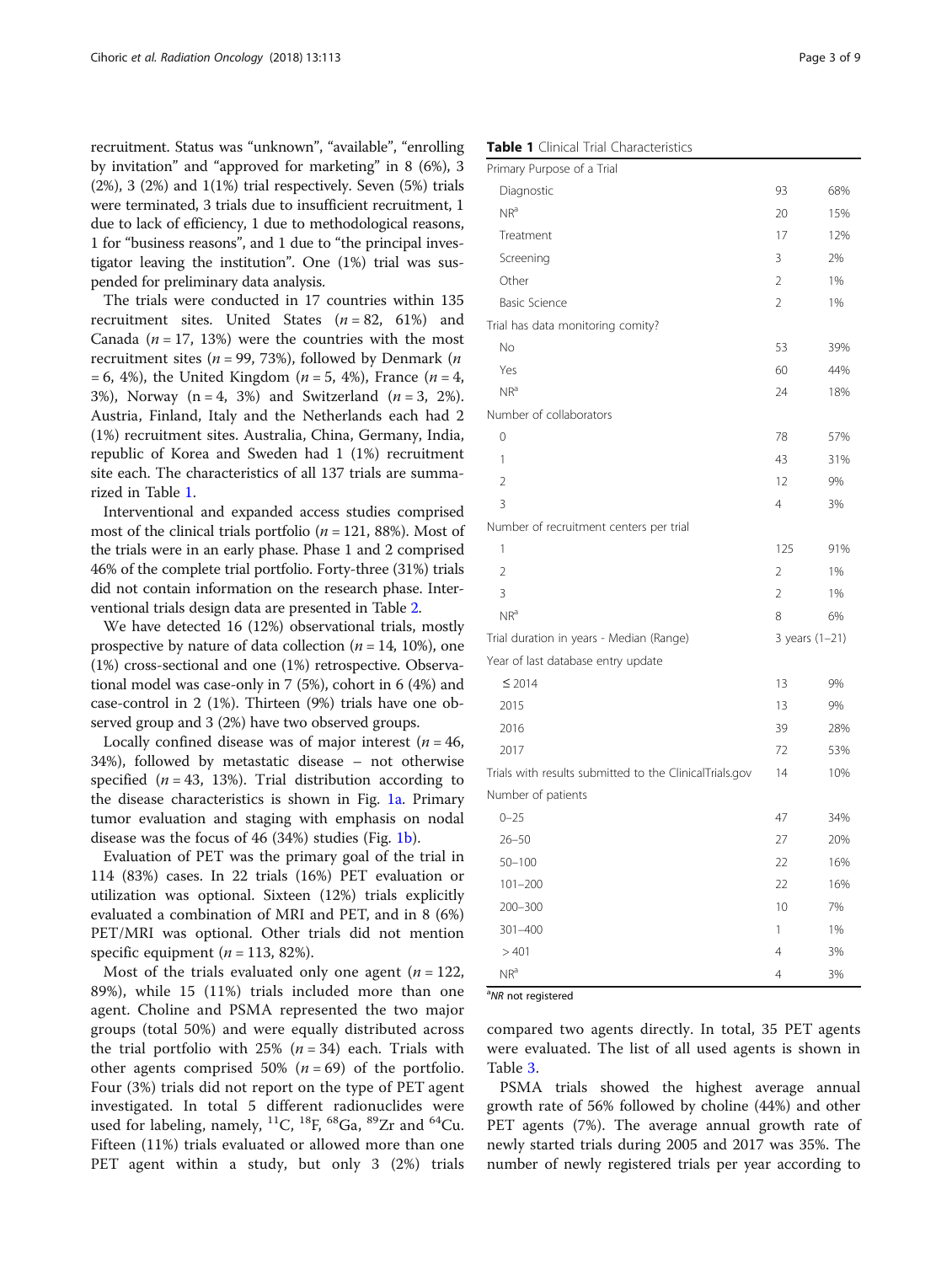<span id="page-3-0"></span>Table 2 Clinical Trial Design Data

| Study type                            |                |     |
|---------------------------------------|----------------|-----|
| Interventional                        | 117            | 97% |
| <b>Expanded Access</b>                | 4              | 3%  |
| Trial phase                           |                |     |
| <b>NR</b>                             | 43             | 36% |
| Early Phase 1                         | 6              | 5%  |
| Phase 1                               | 15             | 12% |
| Phase 1/Phase 2                       | 13             | 11% |
| Phase 2                               | 29             | 24% |
| Phase 2/Phase 3                       | 7              | 6%  |
| Phase 3                               | 7              | 6%  |
| Phase 4                               | 1              | 1%  |
| Allocation                            |                |     |
| <b>NR</b>                             | 113            | 93% |
| Non-Randomized                        | 18             | 15% |
| Randomized                            | 6              | 5%  |
| Interventional model                  |                |     |
| Single Group Assignment               | 102            | 84% |
| Parallel Assignment                   | 14             | 12% |
| <b>NR</b>                             | 20             | 17% |
| Crossover assignment                  | 1              | 1%  |
| Masking (Blinding)                    |                |     |
| Open Label                            | 96             | 79% |
| <b>NR</b>                             | 21             | 17% |
| Masked (Blinded)                      | $\overline{4}$ | 3%  |
| Number of arms                        |                |     |
| 1                                     | 96             | 79% |
| $\overline{2}$                        | 11             | 9%  |
| 3                                     | 7              | 6%  |
| <b>NR</b>                             | 7              | 6%  |
| Number of reported primary outcomes   |                |     |
| <b>NR</b>                             | $\overline{4}$ |     |
| 1                                     | 88             |     |
| $\overline{2}$                        | 11             |     |
| 3                                     | 10             |     |
| $\geq 4$                              | 8              |     |
| Number of reported secondary outcomes |                |     |
| <b>NR</b>                             | 44             |     |
| 1                                     | 32             |     |
| $\overline{2}$                        | 13             |     |
| 3                                     | 6              |     |
| $\geq$ 4                              | 26             |     |
| NR not regsitered                     |                |     |

the evaluated agent is shown in Fig. [2](#page-6-0). Academic centers were the most common primary sponsors  $(n = 112)$ , 82%). The financial support from collaborative groups was limited to 5 trials only and state agencies acting as a co-funder of a study were detected in 28 trials (20%). Details on primary sponsors and source of funding are shown in Fig. [3](#page-7-0).

74% (101) of all trials reported on the trial overall official (person responsible for overseeing of the protocol). Of those, the most common specialization was nuclear medicine ( $n = 38$ , 28%), followed by medical oncology ( $n = 25$ , 18%), radiology ( $n = 13, 9%$ ), and radiation oncology ( $n =$ 12, 9%). Other specialties and non-clinical personnel were represented by 8 principal investigators. Urology was represented by 5 (4%) trial principal investigators.

# **Discussion**

Since its discovery, PET promised to be a powerful tool for cancer diagnostics and treatment. In a short amount of time, it managed to deliver and even exceeded the expectations in several diseases, with many notable examples in the field of oncology, such as lymphomas, lung or head and neck cancers [\[12](#page-8-0)–[15](#page-8-0)].

There is an increased interest in integrating PET/CT in the management of PCa. Though initial attempts failed to bring the expected results thus integrating PET/CT in the diagnosis and treatment algorithms of PCa, the recent United States Food and Drug Administration (FDA) approval of fluciclovine  $(^{18}F)$  as well as new advances such as the discovery of the Prostate-specific membrane antigen (PSMA), a well-characterized imaging biomarker, have brought this imaging modality back into the spotlight.

Our analysis showed that trials evaluating PET in PCa patients are predominantly early phase, single arm and open label, with more than 50% of all being small trials including less than 50 patients. It seems that the investigations in PET and PCa mimics those for the general oncological trials portfolio, where the early phase trials with low patient number dominate [\[10\]](#page-8-0). The issue of trial cost is well known, but this can be easily addressed by global collaborative efforts as it has with most tumor entities and imaging modalities. In the case of PET this is hard to achieve due to several reasons, such as the price of production and transport, regulatory environments and logistic reasons like the short life of positron emitters.

In addition to the general overview, specific trials deserve special mention. Two trials on fluciclovine PET/ CT which have led to the FDA approval for diagnostic purposes in men with suspected PCa recurrence have a significant role in recognizing PET as a useful diagnostic method. The first trial compares fluciclovine PET/CT with the (111) In-capromab pendetide single photon emission computerized tomography. Results were controlled with biopsy (NCT00562315) [[16](#page-8-0)]. The second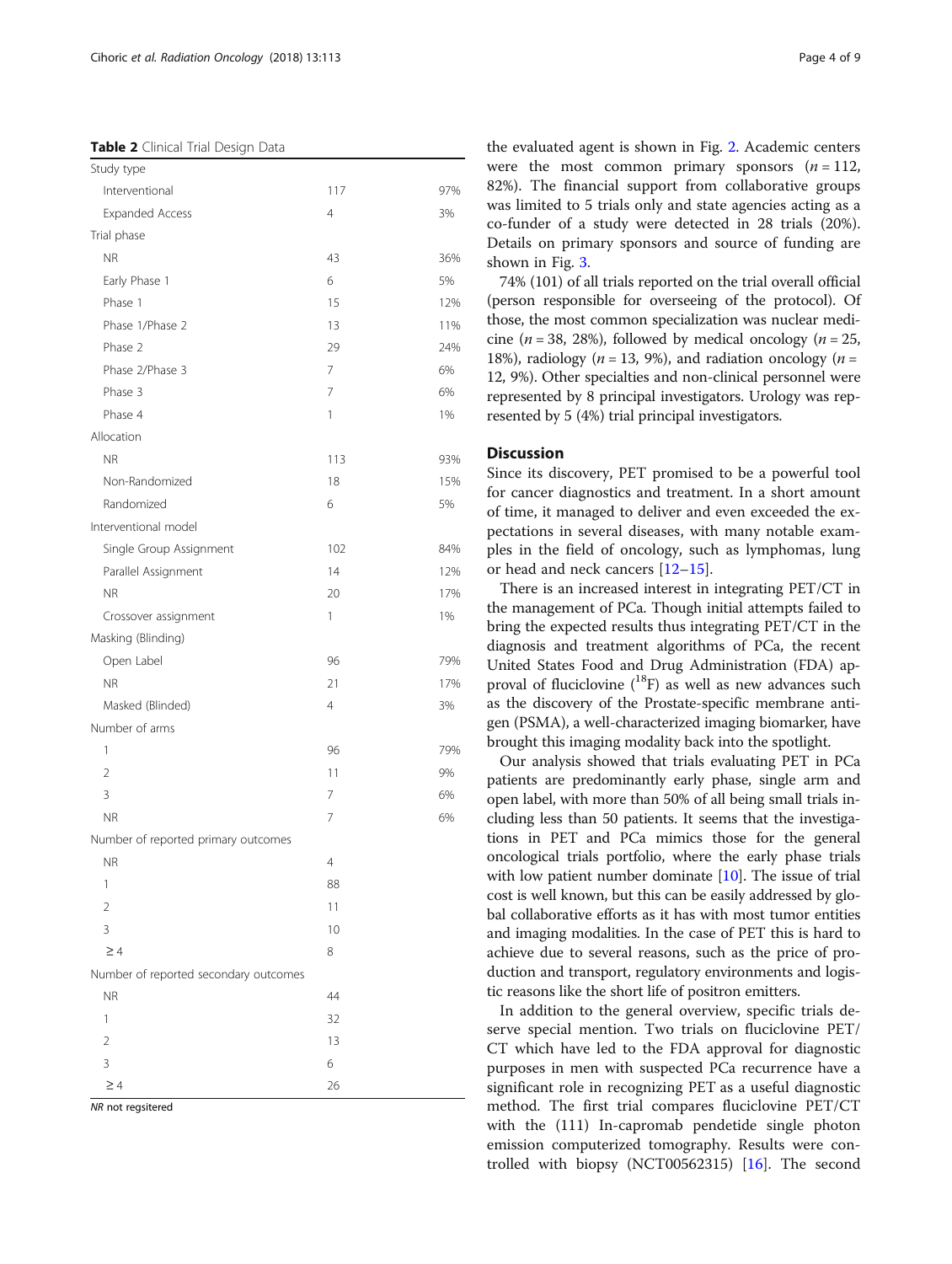<span id="page-4-0"></span>

one compared fluciclovine with choline PET. Fluciclovine was superior to choline in terms of staging of patients with biochemical relapse [[17](#page-8-0)]. This makes fluciclovine the only tracer with high level evidence data and the de-facto standard for future trials in these clinical settings. Another noteworthy trial on fluciclovine is a retrospective observational trial with 714 patients sponsored by the manufacturer - Blue Earth Diagnostic (NCT02443571), where the primary endpoint is safety and secondary endpoint detection rate, sensitivity and specificity and negative predictive value in biochemically recurrent PC.

Phase III trials are of special interest, in general most evidence is generated from them and they serve as a polygon for eventual changes in clinical practice. In the case of PET and PCa, they are indeed rare. Of those registered in the ClinicalTrials.gov database, 3 trials evaluate choline, 6 PSMA based agents, 3 fluciclovine and 3 other agents. While the fluciclovine trials have already completed recruitment, PSMA phase III trials results are still recruiting. Completion of trials is expected in the coming years. One trial in 2018 - NCT02981368, one in 2023 - NCT03001869 and three in 2020 - NCT02659527, NCT02678351 and NCT02919111. Important characteristics of PSMA trials are more focused on local disease and nodal status. However, there is no direct comparison of the different agents or other PET tracers or diagnostic methods that may cover local and systemic disease.

However, the goal of our study is not to discuss the historical utilization of individual PET agents, but instead to shed some light and create an overview of current research efforts on a macro scale, which could potentially provide insights into possible future directions and research areas currently underresearched and in need of effort intensification.

Initiative for the trials on PET and PCa comes almost exclusively from academic institutions, hence the financial burden mostly lies on the shoulders of individual investigator centers. Having in mind financial burden and logistic limitation it is not highly probable that the academic community will conduct multi-centric phase III trial with a high number of patients for one specific therapy-oriented endpoint. Instead, the community may focus its efforts towards an organization of high quality observational trials. An observational trial, although precipitated as lower quality investigation, represents an important tool in addressing important medical questions [[18\]](#page-8-0). The importance of observational trials and theoretical basis is well described in the work of Williams RJ et al. [[19\]](#page-8-0) and Choi BC et al. [[20\]](#page-8-0).

Our trial portfolio showed a lack of international collaborations. A potential solution, would be a conglomeration of the individual interest groups achieving both a reduction of expenses and a reduction of wasted resources. This includes detection of common interests, collaborative efforts and data sharing. A successful example of collaborative efforts in oncology, where results resulted to practice changing, is the EMBRACE Study – "An international study on MRI-guided Brachytherapy in locally Advanced Cervical cancer" [[21\]](#page-8-0).

An important aspect of a study is the detection of the growing interest in PET and prostate research. The growth in the number of newly registered trials may be explained by the strengthened regulatory environment when it comes to registration of interventional trials. However, ICMJE (International Committee of Medical Journal Editors) recommendations and regulations exist for over 10 years and interventional trial registration is obligatory in the USA since 2007. A significant quantitative "jump" is only seen during the last 3 years. This may be attributed to the ever-growing importance of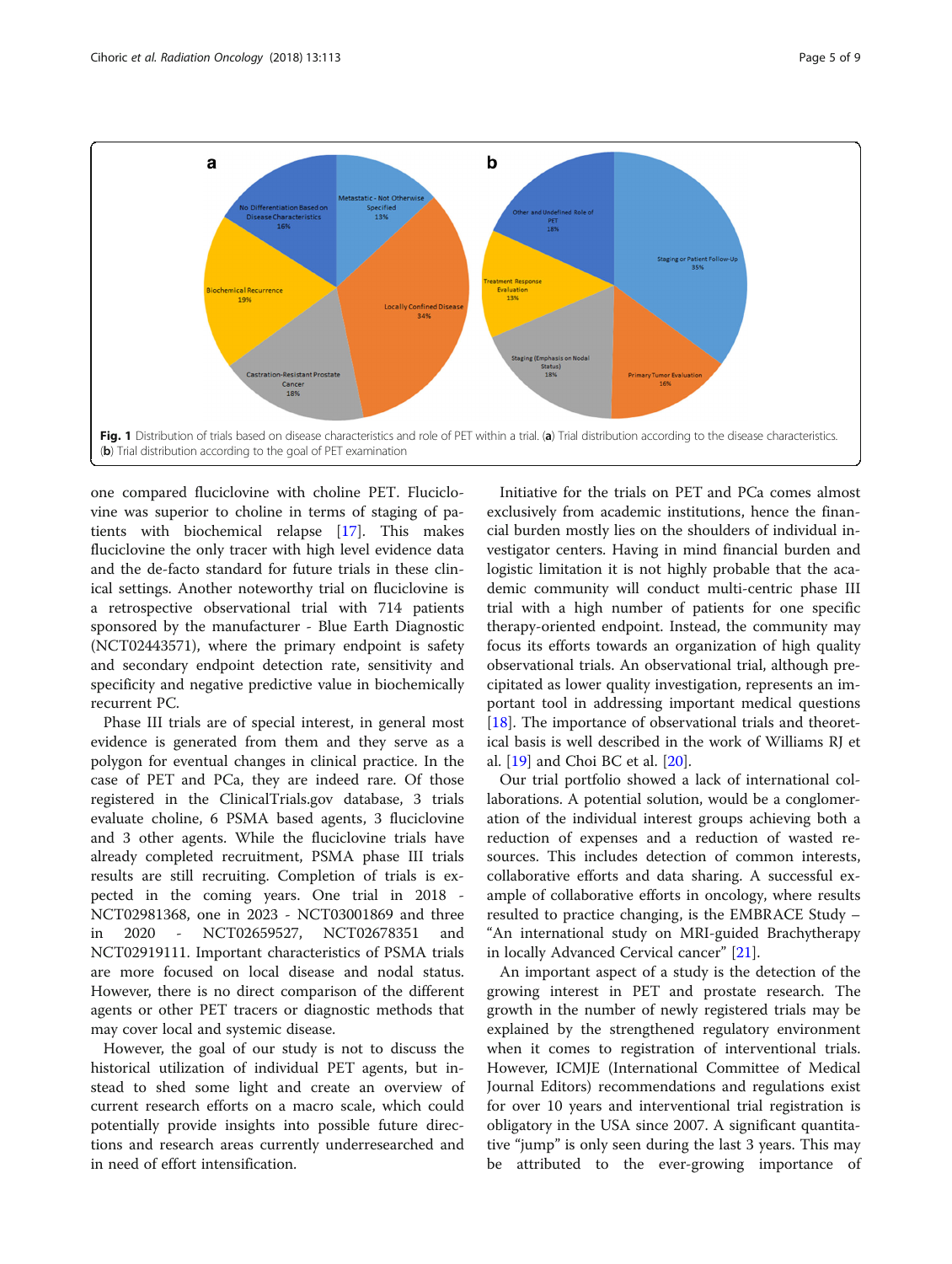<span id="page-5-0"></span>Table 3 List of detected positron emission tomography agents

| Positron Emission Tomography<br>Agent as Stated in ClinicalTrials.gov | Radionuclid      | IUPAC name of the carrier or other relevant source                                                                                                                                        | Number<br>of trials |
|-----------------------------------------------------------------------|------------------|-------------------------------------------------------------------------------------------------------------------------------------------------------------------------------------------|---------------------|
| Acetate                                                               | $(11C)^a$        | Acetate                                                                                                                                                                                   | 22                  |
| Choline                                                               | $(11C)^{a}$      | 2-Hydroxy-N,N,N-trimethylethan-1-aminium                                                                                                                                                  | 16                  |
| Choline                                                               | $(18F)^{a}$      | 2-Hydroxy-N,N,N-trimethylethan-1-aminium                                                                                                                                                  | 37                  |
| Choline                                                               | NOS <sup>a</sup> | 2-Hydroxy-N,N,N-trimethylethan-1-aminium                                                                                                                                                  | 7                   |
| Citrate                                                               | (68Ga)           | 2-Hydroxypropane-1,2,3-tricarboxylic acid                                                                                                                                                 | $\mathbf{1}$        |
| DFO-huJ591                                                            | (89Zr)           | Recombinant humanized monoclonal antibody<br>J591 conjugated to chelator desferrioxamine B                                                                                                | 1                   |
| DFO-MSTP2109A                                                         | (89Zr)           | Desferrioxamine - DFO-MSTP2109A is an<br>antibody that works against STEAP1 - found<br>on the surface of prostate cancer cells                                                            | $\mathbf{1}$        |
| DHT                                                                   | $(18F)^{a}$      | (5S,8R,9S,10S,13S,14S,17S)-17-hydroxy-10,<br>13-dimethyl-1,2,4,5,6,7,8,9,11,12,14,15,16,17-<br>tetradecahydrocyclopenta[a]phenanthren-3-one                                               | 3                   |
| DOTA-Bombesin                                                         | (68Ga)           | 68Ga-DOTA-Bombesin is a gallium-68-labeled<br>gastrin-releasing peptide receptor (GRPr)<br>antagonist. DOTA is [4,7,10-Tris-(carboxymethyl)<br>-1,4,7,10-tetraazacyclododec-1-yl]-acetyl. | $\mathbf{1}$        |
| <b>DOTATFT</b>                                                        | (68Ga)           | 1,4,7,10-tetraazacyclododecane-1,4,7,10-tetraacetic a<br>cid (also known as DOTA)                                                                                                         | $\mathbf{1}$        |
| FAZA                                                                  | (18F)            | Nitroimidazole nucleoside analogue 1-(5-fluoro-5<br>-deoxy-a-D-arabinofuranosyl)-2-nitroimidazole (FAZA)                                                                                  | $\overline{2}$      |
| <b>FDG</b>                                                            | $(18F)^{a}$      | 2-Deoxy-2-[18F]fluoroglucose                                                                                                                                                              | 15                  |
| FLT                                                                   | (18F)            | 1-[(2R,4S,5R)-4-fluoro-5-(hydroxymethyl)oxolan-2-yl]<br>-5-methylpyrimidine-2,4-dione                                                                                                     | 1                   |
| Fluciclovine                                                          | (18F)            | Anti-1-amino-3-18F-fluorocyclobutane-1-carboxylic acid                                                                                                                                    | 13                  |
| Fluciclovine                                                          | (NOS)            | Anti-1-amino-3-18F-fluorocyclobutane-1-carboxylic acid                                                                                                                                    | 1                   |
| Fluorocholine                                                         | (18F)            | Fluoromethyl-(2-hydroxyethyl)-dimethylazanium;chloride                                                                                                                                    | 1                   |
| <b>FMAU</b>                                                           | (18F)            | 2'-deoxy-2'-[18F]fluoro-5-methyl-1-beta-D<br>-arabinofuranosyluracil (fluorine F 18 d-FMAU<br>$[18F-FMAU]$ ,                                                                              | 3                   |
| MeAIB                                                                 | $(NOS)^a$        | 2-methyl-2-(methylamino)propanoic acid                                                                                                                                                    | 1                   |
| Methionine                                                            | $(11C)^a$        | (2S)-2-amino-4-methylsulfanylbutanoic acid                                                                                                                                                | 3                   |
| <b>MISO</b>                                                           | (18F)            | 1-methoxy-3-(2-nitroimidazol-1-yl)propan-2-ol                                                                                                                                             | $\mathbf{1}$        |
| NaF                                                                   | $(18F)^{a}$      | Sodium;fluoride                                                                                                                                                                           | 20                  |
| NODAGA-MJ9                                                            | $(Ga-68)^a$      | 1,4,7-triazacyclononane,1-glutaric acid-4,7 acetic<br>acid (NODAGA)                                                                                                                       | $\mathbf{1}$        |
| NOTA-BBN-RGD                                                          | (68Ga)           | 1,4,7-triazacyclononanetriacetic acid (NOTA),<br>Arg-Gly-Asp (RGD) and bombesin (BBN)                                                                                                     | $\mathbf{1}$        |
| P15-041                                                               | (68Ga)           | Unknown                                                                                                                                                                                   | 1                   |
| PACAP                                                                 | (64Cu)           | Pituitary adenylate cyclase-activating peptide                                                                                                                                            | 2                   |
| Peripheral Benzodiazepine Receptor-28                                 | (11C)            | Peripheral Benzodiazepine Receptor-28                                                                                                                                                     | $\mathbf{1}$        |
| PSMA DCFPyL                                                           | $(18F)^{a}$      | N-[N-[(S)-1,3-dicarboxypropyl]carbamoyl]<br>-4-[ <sup>18</sup> F]fluorobenzyl-L-cysteine ([ <sup>18</sup> F]DCFBC)                                                                        | 21                  |
| <b>PSMA</b>                                                           | (68Ga)           | Glutamate carboxypeptidase II, also known<br>as N-acetyl-L-aspartyl-L-glutamate<br>peptidase                                                                                              | 15                  |
| <b>PSMA</b>                                                           | (89Zr)           | Glutamate carboxypeptidase II, also known as<br>N-acetyl-L-aspartyl-L-glutamate peptidase I                                                                                               | 2                   |
| <b>PSMA CTT 1057</b>                                                  | (NOS)            | Cancer Targeted Technology (CTT), a privately<br>held Seattle-based biotechnology firm that will<br>develop the agent, CTT1057. CTT1057 is a small                                        | $\mathbf{1}$        |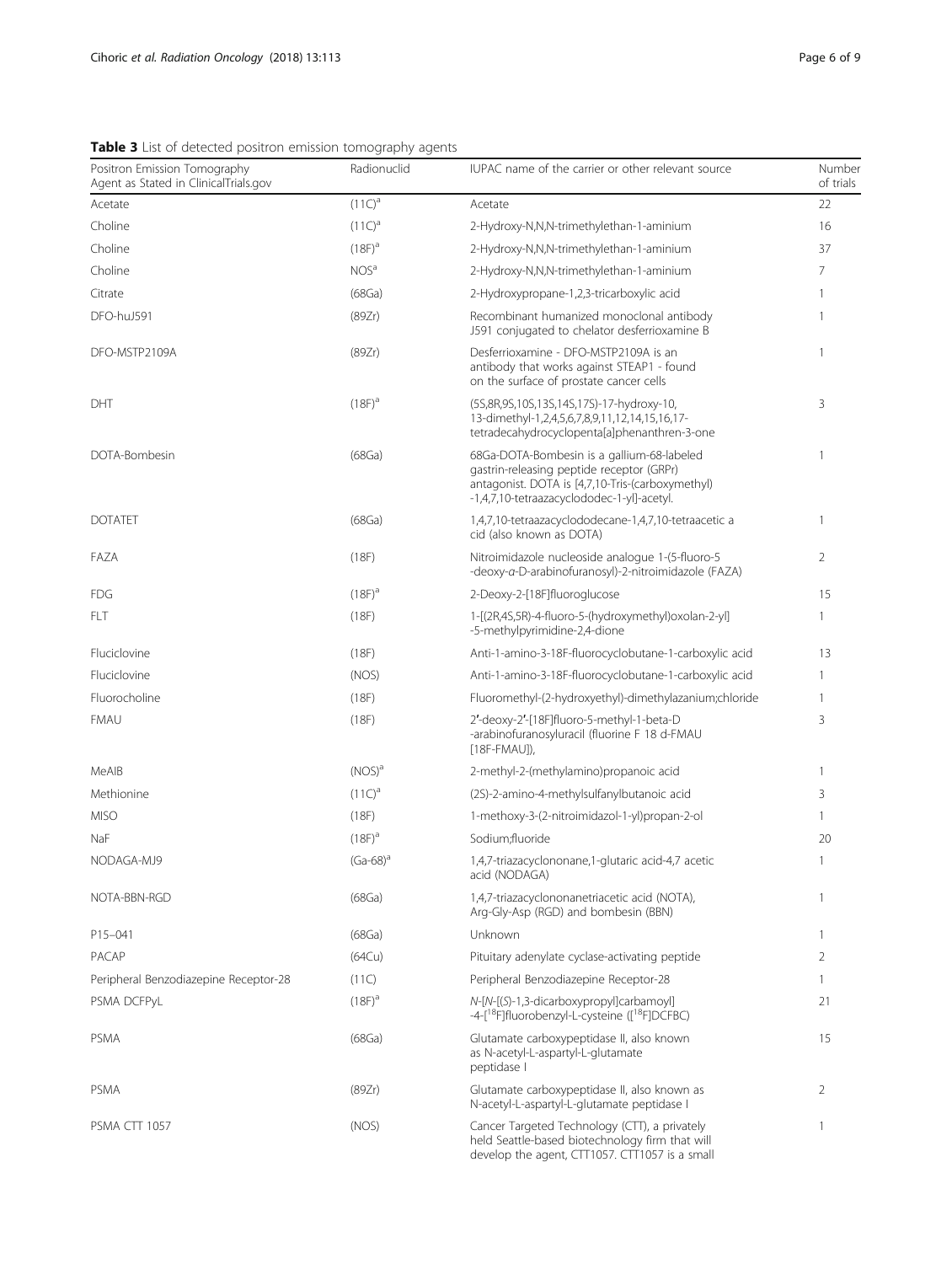| Positron Emission Tomography          | Radionuclid | IUPAC name of the carrier or other relevant source                                                                             | Number<br>of trials |
|---------------------------------------|-------------|--------------------------------------------------------------------------------------------------------------------------------|---------------------|
| Agent as Stated in ClinicalTrials.gov |             | molecule that homes in and binds irreversibly to<br>prostate specific membrane antigen (PSMA)                                  |                     |
| PSMA DCFBC                            | (18F)       | (N-[N-[(S)-1,3-dicarboxypropyl]carbamoyl]-4-F-<br>fluorobenzyl-L-cysteine) (F-DCFBC)                                           |                     |
| PSMA Df-IAB2M                         | (89Zr)      | 7r-89-desferrioxamine-IAB2M                                                                                                    |                     |
| RM <sub>2</sub>                       | (68Ga)      | 68Ga-RM2 stands for Galium-68 labeled DOTA-4-<br>amino-1-carboxymethylpiperidine-D-Phe-Gln-Trp-<br>Ala-Val-Gly-His-Sta-Leu-NH2 |                     |
| Sodium Fluoride                       | (18F)       | Sodium Fluoride                                                                                                                |                     |
| <b>UPAR NOTA</b>                      | (68Ga)      | Urokinase Plasminogen Activator Receptor                                                                                       |                     |

<span id="page-6-0"></span>**Table 3** List of detected positron emission tomography agents *(Continued)* 

<sup>a</sup>Agent was an optional or was compared to other agent in more than one trial

metabolic imaging in diagnostics and treatment of PCa patients. It is also possible that public awareness is growing, and the scientific community is addressing the need for high quality data.

An interesting observation made during this study was a lack of any kind of comprehensive registry where the agents may be searched or evaluated across their type, mechanism of action or by any other means. The data entries in ClinicalTrials.gov are not sufficient and classification of the agents demands extensive manual work. The problem of resource identification and categorization is well recognized across other biomedical disciplines and it resulted in the Force11 initiative [[22](#page-8-0), [23](#page-8-0)].

Our analysis has some limitations including the possibility that some interventional prospective trials were not registered within the ClinicalTrials.gov or are not registered at all. However, ClinicalTrials.gov is the largest and most accurate registry to date, and we strongly

believe that our results reflect the current state of current and past clinical trials worldwide. Furthermore, during trial classification we were forced to reduce the total number of possible combinations to a reasonable number of groups. For example, in one trial the investigators stated that the trial goal was staging in metastatic setting, but as an additional primary goal they correlated the tumor Gleason score with PET intensity. A complete annotated dataset is available for download (Additional file [1](#page-7-0)). Primary and secondary endpoints are also available (Additional file [2\)](#page-7-0).

Despite these limitations, our analysis provides an accurate description of the scientific activity on the use of PET in clinical trials involving PCa patients.

# Conclusion

There is a growing interest in PET utilization in PCa. However, prospective trials investigating PET in PCa, especially those that may generate higher evidence level, are in general rare. Nevertheless, the scientific community is showing

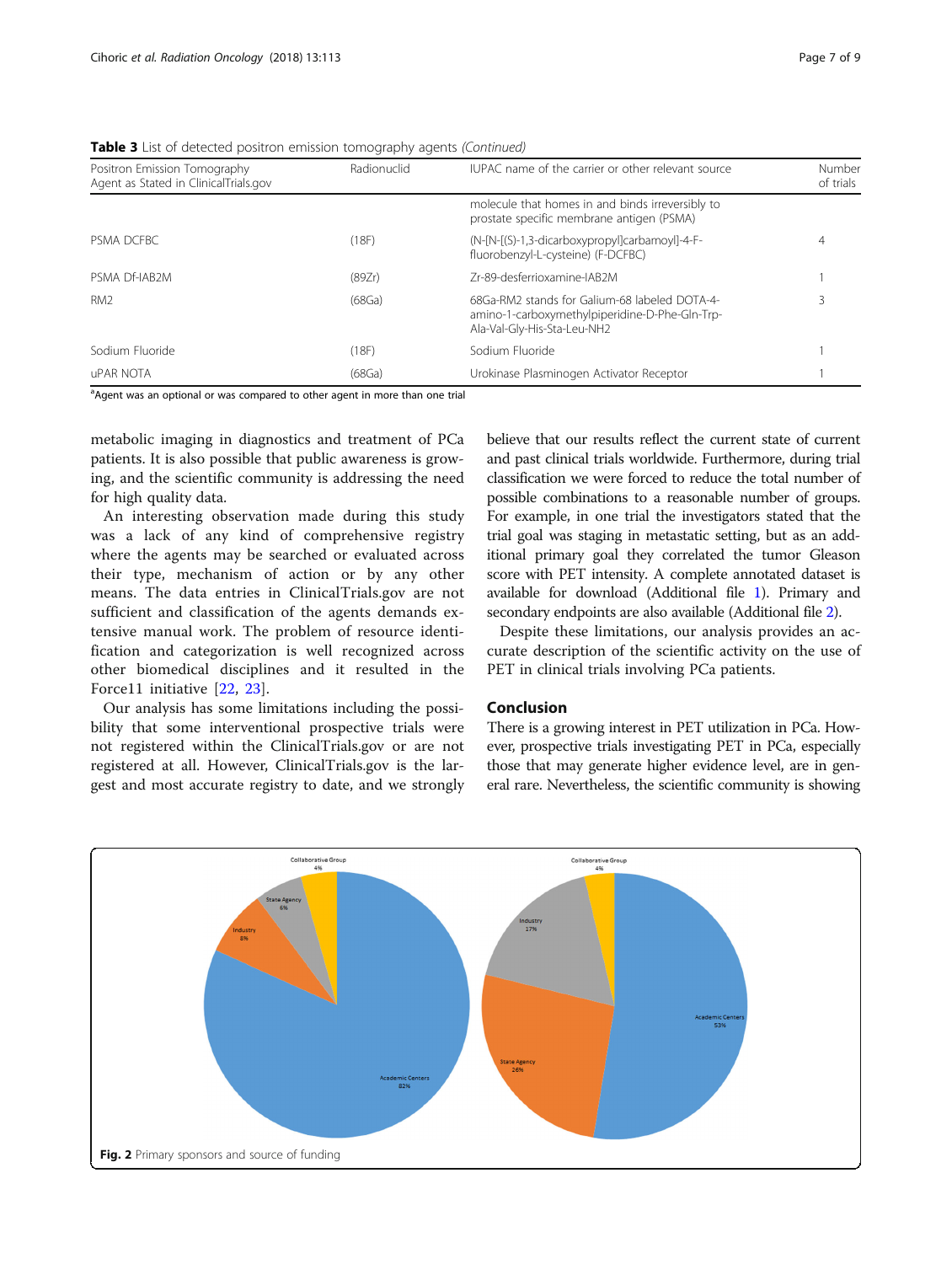<span id="page-7-0"></span>

a strong and ever-growing interest in the field and we expect that in the coming years, more trials will be initiated ultimately delivering the required Level 1 evidence.

# Additional files

[Additional file 1:](https://doi.org/10.1186/s13014-018-1057-3) Annotated Dataset. (XLSX 54 kb) [Additional file 2:](https://doi.org/10.1186/s13014-018-1057-3) Trials Endpoints. (XLSX 56 kb)

#### Abbreviations

CT: Computed tomography; FDA: United States Food and Drug Administration; FDG: Fluorodesoxyglucose; MRI: Magnetic resonance imaging; NOS: Not otherwise specified; OSO: Overall Study Officials; PCa: Prostate cancer; PET: Positron emission tomography; PET/CT: Positron emission tomography combined with computed tomography; PET/ MRI: Positron emission tomography combined with magnetic resonance imaging; PSMA: Prostate-specific membrane antigen; PSMA: Prostate-specific membrane antigen; WHO: World Health Organization

#### Acknowledgements

We would like to thank Mr. Veljko Kovac, student of the City University of Hong Kong for the technical support and help with data management.

#### Availability of data and materials

Available upon reasonable request.

## Authors' contributions

NC and II created the database. NC, EVB, VP and AT classified the data. NC, PG and AT drafted the manuscript. All authors gave valuable and sufficient attribution during manuscript preparation to be declared as authors and all of them agreed with the last version.

# Ethics approval and consent to participate

Not Applicable.

#### Competing interests

The authors declare that they have no competing interests.

## Publisher's Note

Springer Nature remains neutral with regard to jurisdictional claims in published maps and institutional affiliations.

#### Author details

<sup>1</sup>Department of Radiation Oncology, Inselspital, Bern University Hospital, University of Bern, Freiburgstrasse 18, 3010 Bern, Switzerland. <sup>2</sup>Department of Nuclear Medicine, University Hospital of Ulm, Ulm, Germany. <sup>3</sup>University of Kragujevac Faculty of Science, Kragujevac, Serbia. <sup>4</sup>BioIRC Center for Biomedical Research, Kragujevac, Serbia. <sup>5</sup>Department of Radiation Oncology University Hospital Zurich, Zurich, Switzerland. <sup>6</sup>Department of Radiation Oncology, Charité Universitätsmedizin Berlin, Berlin, Germany.

# Received: 6 February 2018 Accepted: 30 May 2018 Published online: 18 June 2018

## References

- 1. Siegel RL, Miller KD, Jemal A. Cancer statistics, 2016. CA Cancer J Clin. 2016; 66(1):7–30.
- 2. Hegde JV, Mulkern RV, Panych LP, Fennessy FM, Fedorov A, Maier SE, Tempany CM. Multiparametric MRI of prostate cancer: an update on stateof-the-art techniques and their performance in detecting and localizing prostate cancer. J Magn Reson Imaging. 2013;37(5):1035–54.
- 3. Liu IJ, Zafar MB, Lai YH, Segall GM, Terris MK. Fluorodeoxyglucose positron emission tomography studies in diagnosis and staging of clinically organconfined prostate cancer. Urology. 2001;57(1):108–11.
- 4. Cihoric N, Tsikkinis A, van Rhoon G, Crezee H, Aebersold DM, Bodis S, Beck M, Nadobny J, Budach V, Wust P, et al. Hyperthermia-related clinical trials on cancer treatment within the ClinicalTrials.gov registry. Int J Hyperth. 2015; 31(6):609–14.
- 5. Cihoric N, Tsikkinis A, Minniti G, Lagerwaard FJ, Herrlinger U, Mathier E, Soldatovic I, Jeremic B, Ghadjar P, Elicin O, et al. Current status and perspectives of interventional clinical trials for glioblastoma - analysis of ClinicalTrials.gov. Radiat Oncol. 2017;12(1):1.
- 6. Cihoric N, Tsikkinis A, Miguelez CG, Strnad V, Soldatovic I, Ghadjar P, Jeremic B, Dal Pra A, Aebersold DM, Lossl K. Portfolio of prospective clinical trials including brachytherapy: an analysis of the ClinicalTrials.gov database. Radiat Oncol. 2016;11:48.
- 7. Cihoric N, Tsikkinis A, Aebersold D, Lössl K, Zaugg K. Analysis of clinical trials in radiation oncology: a systematic characterization of the Clinicaltrials. Gov database. Int J Radiat Oncol Biol Phys. 2014;90((1):S581–2.
- 8. Tsikkinis A, Cihoric N, Giannarini G, Hinz S, Briganti A, Wust P, Ost P, Ploussard G, Massard C, Surcel CI. Clinical perspectives from randomized phase 3 trials on prostate cancer: an analysis of the ClinicalTrials. Gov database. Eur Urol Focus. 2015;1(2):173–84.
- 9. Scher HI, Halabi S, Tannock I, Morris M, Sternberg CN, Carducci MA, Eisenberger MA, Higano C, Bubley GJ, Dreicer R, et al. Design and end points of clinical trials for patients with progressive prostate cancer and castrate levels of testosterone: recommendations of the prostate cancer clinical trials working group. J Clin Oncol. 2008;26(7):1148–59.